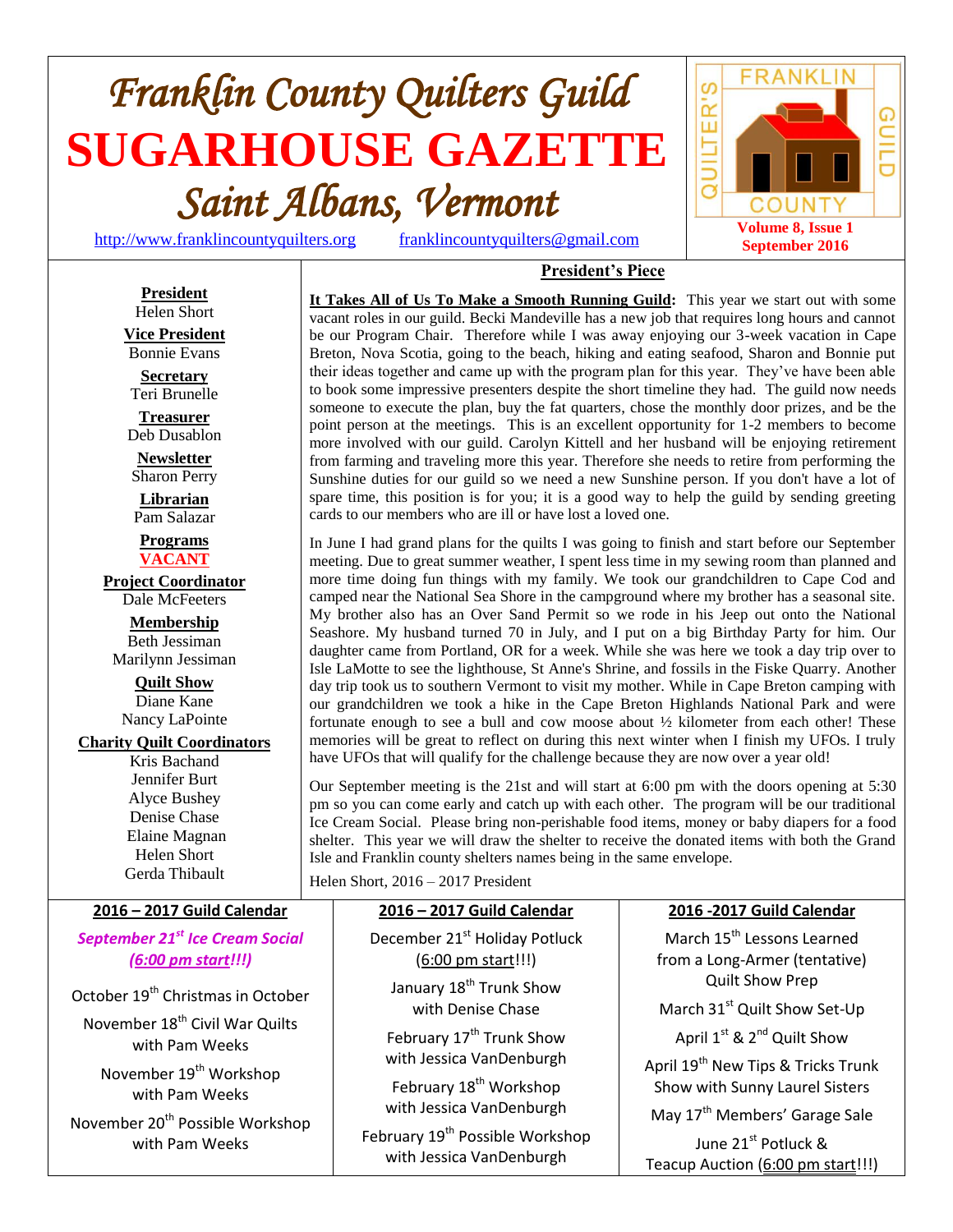## **FRANKLIN COUNTY QUILTERS GUILD** Minutes of June 15, 2016

Present: Total attended 57; two guests, Cathy Choiniere and Maggie Short

Business meeting called to order at 6:45 p.m. by Helen Short, President, following a potluck supper.

**Secretary's Report** for May meeting: Motion to accept by Nanc Ekiert, seconded by Nadine Froebel. Approved.

**Treasurer's Report** for June: Motion to accept by Sally Krupp, seconded by Rose Rixon. Approved.

# **Old Business:**

# **Committee Reports**

#### **Quilt Show**

- Kay Benedict distributed entry forms for next year's show, explained the Challenge Quilt category, and announced an early entry challenge for quilts entered over the summer.
- Rita Dean showed a pole setup to consider for purchase. Members discussed, and more research and study will be done.
- Helen Short led a brief discussion of youth entries for our quilt show. Tabled until September.

### **Charity Quilts**

- Helen Short read a thank-you note from Bags of Love.
- Sue McGregor was honored for her monthly charity quilt donations throughout the past year.
- Adrienne Perrino reported that we are free to decide how we would like to use the donated quilt top, quilted by Sally Krupp. Since it is queensize, we will keep it on hand until it is needed.

### **Membership**

- Char Mulyca had a drawing for members with perfect attendance this past year.
- Winners were Sally Krupp, Denise Chase, and Alyce Bushey.

**Nominating Committee:** Last month, Denise Chase moved, and Mary Ellen Therrien seconded, to accept the proposed slate of officers. Approved as presented.

**Other Old Business:** Nanc Ekiert collected many maple leaf blocks for the Ottawa Modern Quilt Guild for victims of the Ft. McMurray, Alberta wildfire.

# **New Business:**

**Proceeds of the teacup auction** at the meeting totaled \$389, to be donated to the Northwest Medical Center building fund. At the September

meeting, Dale McFeeters will report on areas of the fund for designating the donation.

**Food shelf donations** collected at the meeting will go to the Lucas James Williams Memorial Youth Fund Community Shelf in Bakersfield (Franklin County) and to Champlain Islands Methodist Church in North Hero (Grand Isle County).

Beth Jessiman announced that she is opening a new business in Jeffersonville called **Mother Bear Quilts.**

#### **Monthly Drawings**

- Door Prize: Kay Benedict
- Charity Quilts: Elaine Magnan
- June Birthdays: Peggy Paradee

• **Program -** Teacup Auction

#### **Show and Tell**

**Next meeting** - Wednesday, September 21, 2016 Motion to adjourn by Denise Chase, seconded by Carol Stanley. Meeting adjourned at 8:15 p.m.

Minutes submitted by Kay Benedict, Secretary

| September | 1 <sup>st</sup>  | Jennifer | <b>Burt</b>      |
|-----------|------------------|----------|------------------|
| September | 2 <sup>nd</sup>  | Teri     | <b>Brunelle</b>  |
| September | 4 <sup>th</sup>  | Beverly  | Cook             |
| September | $10^{\text{th}}$ | Jeanette | LaPierre         |
| September | $12^{\text{th}}$ | Helen    | <b>Bicknell</b>  |
| September | $12^{\text{th}}$ | Dale     | <b>McFeeters</b> |
| September | $13^{\text{th}}$ | Nadine   | Froebel          |
| September | $13^{\text{th}}$ | Monica   | Kelley           |
| September | $23^{\text{rd}}$ | Donna    | Blouin           |
| September | $27^{\text{th}}$ | Sherry   | Sica             |
| September | $28^{\text{th}}$ | Carolyn  | Kittell          |
| September | $28^{\sf th}$    | Sally    | McIntyre         |
| September | ???              | Helen    | Gingras-Calvin   |
|           |                  |          |                  |

*…and many more!!!*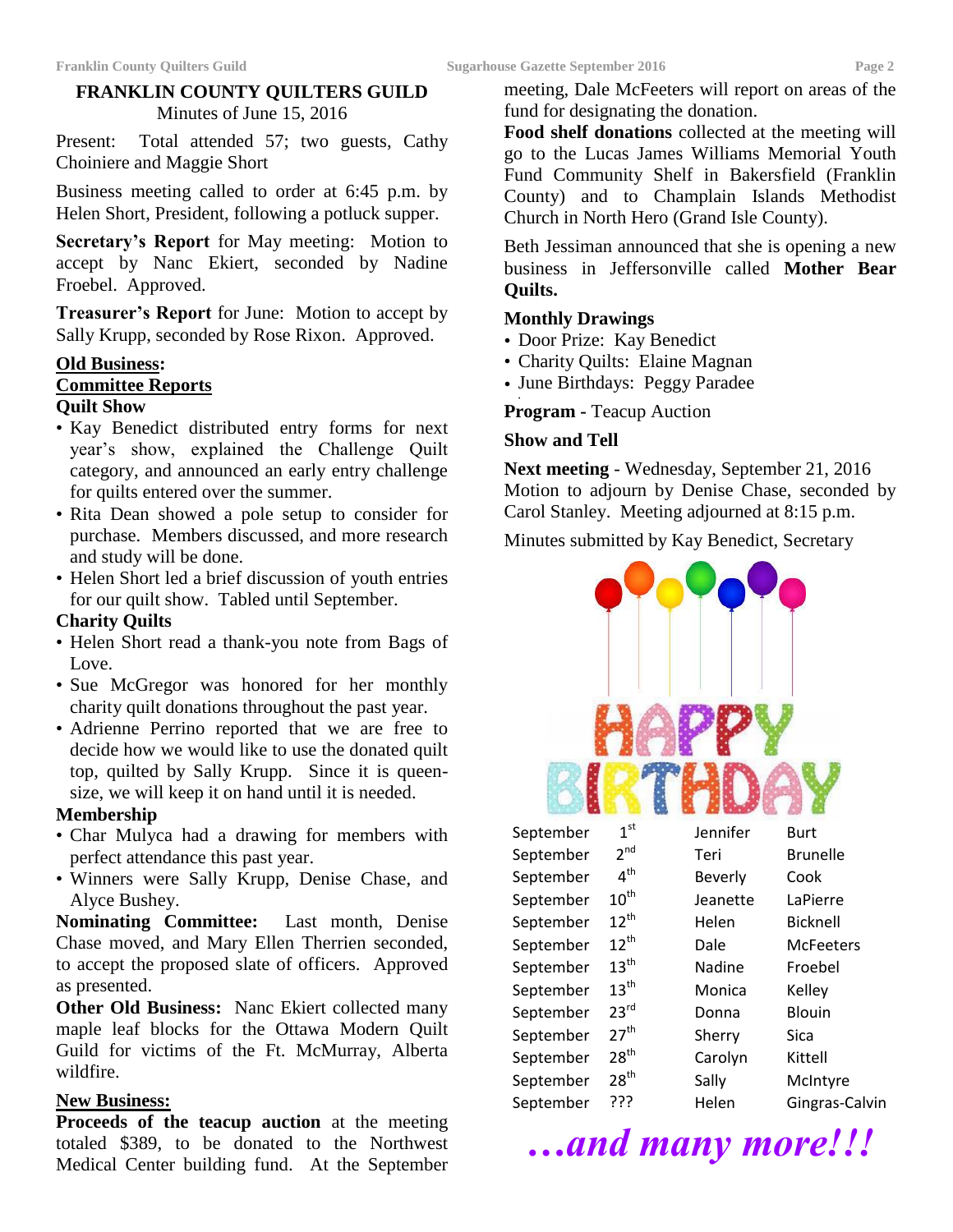#### **FRANKLIN COUNTY QUILTERS GUILD** Executive Team Meeting Minutes of August 24, 2016

Present: Helen Short, Alyce Bushey, Nancy LaPointe, Rose Rixon, Sharon Perry, Kay Benedict, Elaine Magnan, Dale McFeeters, Beth Jessiman, Marilynn Jessiman, Denise Chase and Teri Brunelle

Meeting called to order at 7:00 p.m. by Helen Short, President

#### **Programs**

- $\bullet$  September 21<sup>st</sup> Ice Cream Social
- October  $19<sup>th</sup>$  Christmas in October (demo by guild members)
- November  $18<sup>th</sup>$ – Trunk Show  $(11/18)$  & Workshops (11/19 & 11/20) with Pam Weeks, Author of Civil War Quilts
- December  $21<sup>st</sup>$  Pot Luck Supper and Gift Exchange
- January  $18^{th}$  Trunk Show with Denise Chase
- February  $17^{\text{th}}$  Trunk Show (2/17) & Workshops with Jessica VanDenburgh (2/18 & 2/19)
- March  $15<sup>th</sup>$  Lessons Learned from a Long-Armer (Tentative)
- April  $19^{th}$  New Tips & Tricks Trunk Show with Sunny Laurel Sisters
- May  $17^{\text{th}}$  Members' Garage Sale
- June  $21^{st}$  Potluck & Teacup Auction

# **Quilt Show**

- The show is scheduled for the first weekend of April, April  $1<sup>st</sup>$  &  $2<sup>nd</sup>$
- The entry form is already available on the guild's website and will also be distributed at the September meeting. There will be early-entry challenges in October and February

**Projects:** There will be a Block of the Month and a Mystery Quilt

# **Charity Quilts**

- Elaine Magnan and Alyce Bushey had put together quilt kits and are ready for the year.
- Denise Chase would like twin size quilts for Laurie's house
- Helen Short would like Queen-size quilts for Fire and Disaster Quilts
- Bags of Love are in good shape

# **Raffle/Charity Quilt**

The 2017 Raffle and 2017 Charity Quilts are already in progress. Denise Chase is working on the 2018 Raffle Quilt and may have it to show at the September meeting.

The 2018 Charity Quilt is not yet assigned.

## **New Business**

- Discussion of increasing dues for next year to help defer the cost of programs.
- Need a volunteer for this year programs; Becky Mandeville was unavailable to fill the position for this year due to her new job.
- Set a standard start time for all our meets
- Rotating donations for different food shelves.
- Beth Jessiman will bring back name tags.

Meeting adjourned at 8:30 p.m. Minutes submitted by Teri Brunelle, Secretary

# **SUNSHINE COORDINATOR NEEDED**

Carolyn Kittell has stepped down as the Sunshine Coordinator to do some traveling to visit far-flung places and family and friends now that she and Peter have retired from farming. The guild needs a new Sunshine Coordinator to send cards to any guild member who needs a note of support throughout the year. Cards are most commonly sent to members experiencing an extended illness or to those who have lost a loved one.

#### **\*\*\*\*\*PROGRAM DIRECTOR NEEDED\*\*\*\*\***

The guild needs someone to fill the now vacant Program Director for the 2016 – 2017 Membership Year. Becky Mandeville is unable to continue due to a new job she accepted this summer. Her new job requires many more over-time hours than she expected.

Bonnie Evans and Sharon Perry were able to brainstorm and come up with some exciting programs for the coming year. The programs for the year are listed at the bottom of page 1 of this newsletter. There will be 2 guest speakers doing trunk shows and teaching workshops. We're also asking a few guild members to do trunk shows. Nancy LaPointe's trunk show was a big hit, and we have more talented members we can showcase.

Now we need a member or two to step forward and do the fun stuff like buying birthday fat quarters and organizing the monthly door prize and charity quilt gifts, and to execute the planned programs. It's an opportunity to serve a crucial function in the guild without a lot of work involved.

# **If you're interested in filling either one of the positions listed above, please contact Helen Short.**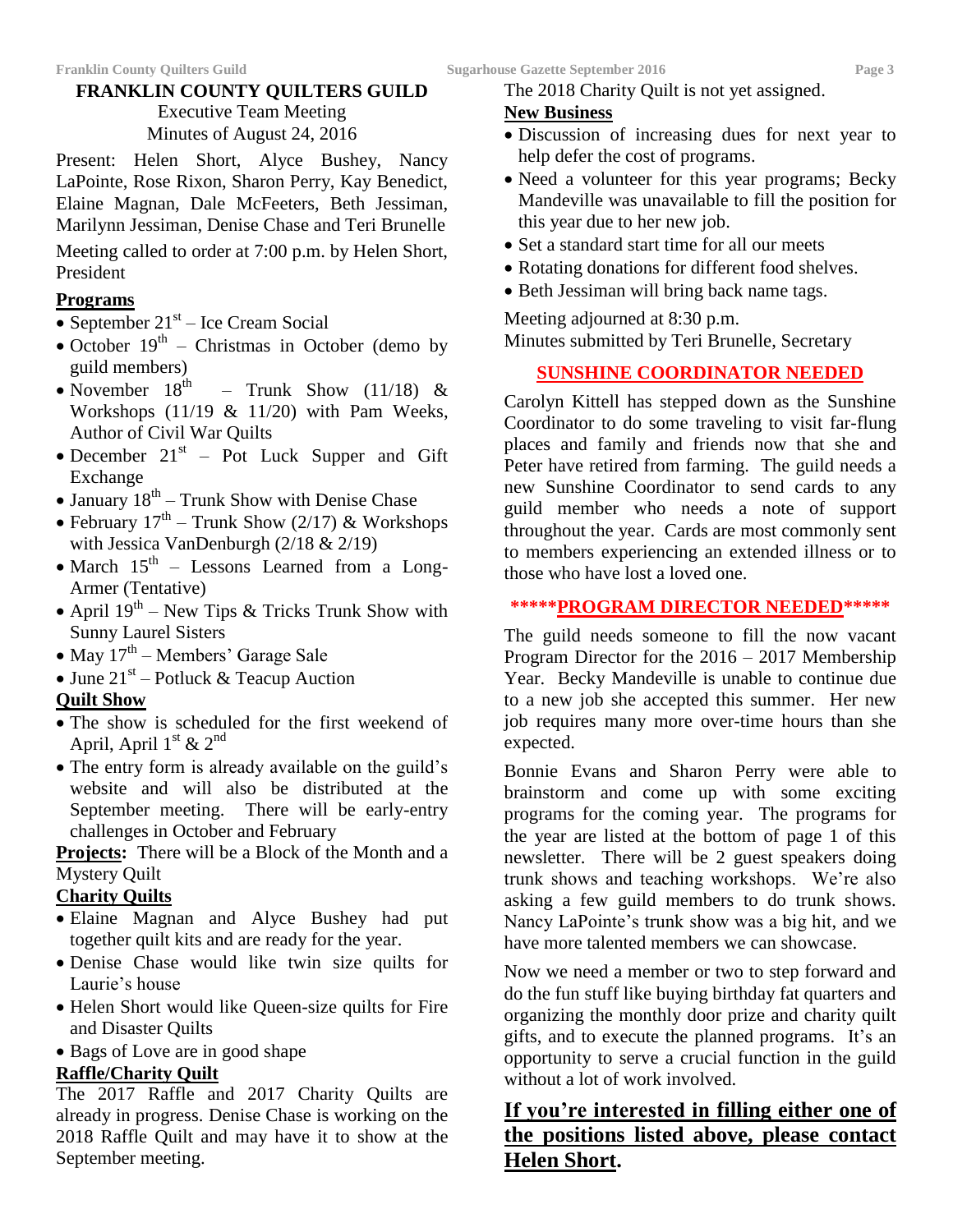## **TREASURER'S REPORT FOR SEPTEMBER 2016**

# **FRANKLIN COUNTY QUILTER'S GUILD Treasurer's Report -- September 21, 2016**

| <b>Opening Balance</b>                                                                     |                              |                                | \$2,772.64           |
|--------------------------------------------------------------------------------------------|------------------------------|--------------------------------|----------------------|
| <b>Funds collected</b><br>Membership dues<br><b>Silent Auction</b><br>Food shelf donations |                              | \$15.00<br>\$379.00<br>\$65.00 |                      |
|                                                                                            | <b>Total Funds Collected</b> | \$459.00                       |                      |
|                                                                                            |                              |                                | Sub-Total \$3,231.64 |
| Funds paid out                                                                             |                              |                                |                      |
| Gerald Perry, Sep room set-up                                                              |                              | \$35.00                        |                      |
| Kay Benedict, QS Entry form printing                                                       |                              | \$15.00                        |                      |
| Bonnie Evans, Potluck misc                                                                 |                              | \$44.67                        |                      |
| Champlain Islands Food Shelf, Donation                                                     |                              | \$32.50                        |                      |
| Youth Fund Community Food Shelf, Donation                                                  |                              | \$32.50                        |                      |
|                                                                                            | Total Funds Paid Out         | \$159.67                       |                      |

**Grand Total** \$3,071.97

2016 YTD Collections: \$3592.55

Respectfully submitted, Deborah L. Dusablon, Treasurer

# **GUILD WEBSITE HOME TO FRANKLIN COUNTY BARN QUILT TRAIL**

The FCQG website's home page has a link to the Franklin County Barn Quilt Trail which resides on the guild website. The barn quilt trail can be found here:

<http://www.franklincountyquilters.org/fcbqt/index.html>

*Deadline for articles for next newsletter:*

**Wednesday, September 28 th , 2016**

Please email articles to Sharon Perry, vtguilter@gmail.com, or mail to PO Box 517, Montgomery Center VT 05471

# **SPECIAL EARLY ENTRY DRAWING FOR QUILT REGISTRATION**

Kay Benedict is offering an early entry drawing for quilt registrations. You can find the registration form here: [http://www.franklincountyquilters.org/fcqgregistration.pdf.](http://www.franklincountyquilters.org/fcqgregistration.pdf) Anyone who registers a quilt for the show prior to the September meeting will be entered into a special drawing. If you want to participate, you **MUST SEND** your **COMPLETED FORM**, along with a photograph, **TO KAY** either **VIA SNAIL MAIL OR EMAIL TO ARRIVE PRIOR TO THE SEPTEMBER MEETING**. See the form for the details about sending it to Kay.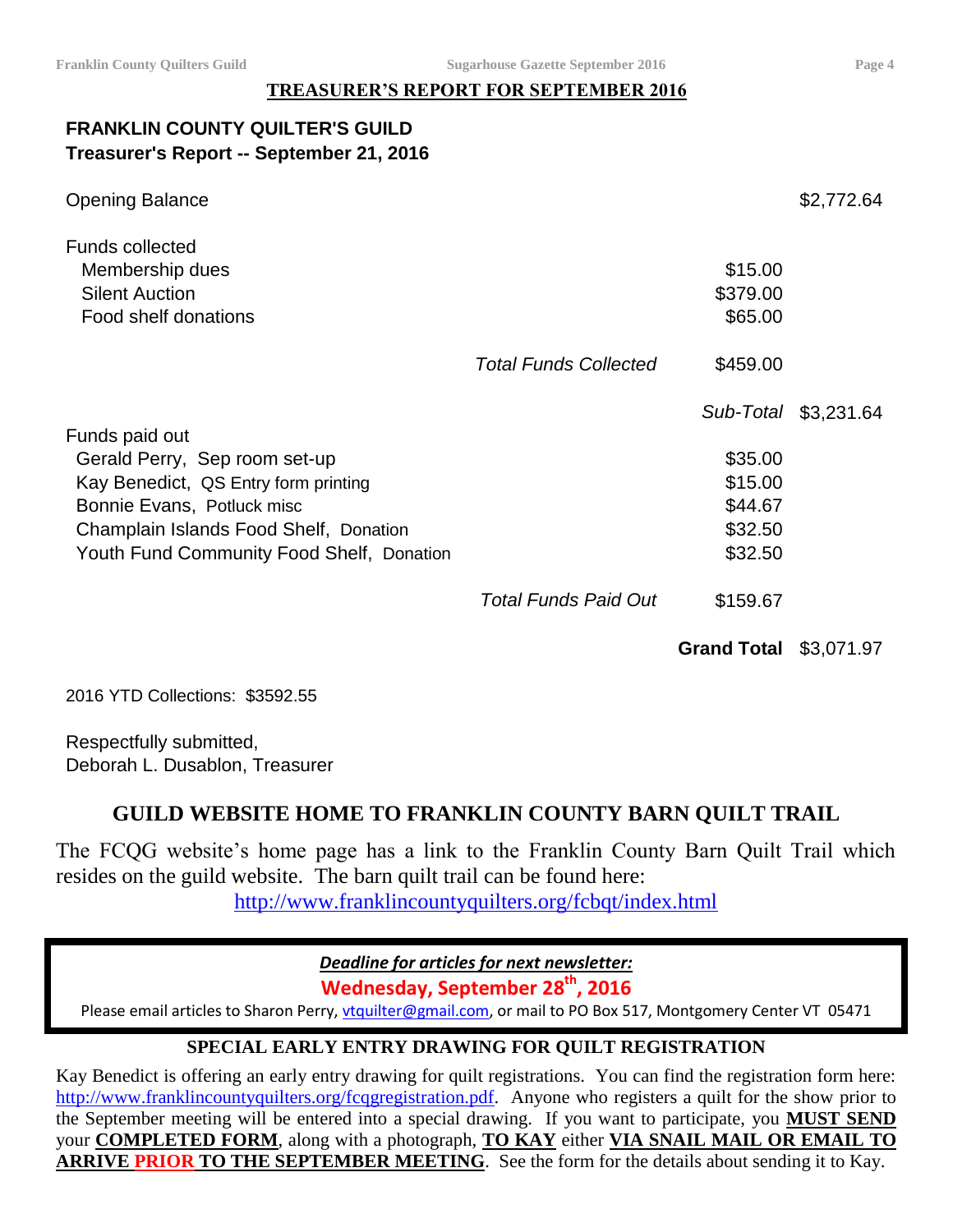#### **Franklin County Quilters Guild Sugarhouse Gazette September 2016 Page 5**

# **ALL THAT JAZZ QUILT SHOW IN OCTOBER**

The Champlain Valley Quilters Guild presents its 33<sup>rd</sup> quilt show, entitled "All That Jazz." The show, a longstanding autumn tradition, will take place on Friday, October  $21^{st}$ , and Saturday, October  $22^{nd}$ , from 9:00 a.m. to 5:00 p.m.; and Sunday, October  $23^{\text{rd}}$ , from 9:00 a.m. to 4:00 p.m. The show will be held at the Champlain Valley Expo in Essex Junction.

The show features a spectacular display of over 100 quilts, from traditional to contemporary, and includes youth quilts, themed contests, special displays, award ribbons, on-going demos, several vendors, a raffle quilt, and crafts for sale. This is a "kid-friendly" event!

The Green Mountain Rug Hooking Guild will also be hosting "Hooked in the Mountains Rug Show and Fiber Arts Exhibition" at the Champlain Valley Expo the same weekend. An admission discount will be provided to attendees of both shows. For additional information, please visit the Champlain Valley Quilt Guild's website: [www.cvqgvt.org.](http://www.cvqgvt.org/)

# **2016 - 2017 UFO UNFINISHED OBJECT CHALLENGE**

Fill out the attached list and return to Kris Bachand at the September meeting, the earliest meeting you can, or e-mail me one at [bachandkris@yahoo.com.](mailto:bachandkris@yahoo.com)

Here are the "rules":

- It must have been started at least a year ago this coming September. If you have been working on it on a regular basis it's a Work In Progress – not a UFO. If you started it a year ago this last November put it on the November line or after. Just to be clear, these are guidelines, I really don't care, and I don't think anyone else will check. If you don't know where it is, found it at the bottom of a pile, or you started it more than a year ago I think we can agree it's a UFO. If you started it more than 20 years ago, congratulations, YOU are my favorite!!
- You must show and tell, provide a picture of, or a witness to the completion of the quilt.
- NO points collected unless/until I have a paper copy of your list (feel free to mail it to me PO Box 49, St. Albans Bay, VT 05481)
- ONE additional point to the first person to give me a completed UFO list
- ONE point for each finished UFO
- ONE additional point for any UFO shown in the month it is listed
- ONE additional point if you donate it to one of the charities
- TWO points for each additional UFO finished in a month
- FIVE points for anyone who completes every UFO on their list. This could involve some serious strategy on your list making plans.
- The participant with the most points after the June 2017 meeting can let me know the name of their favorite quilt shop and I will get you a \$25 gift certificate.

# **No matter what, the less UFOs there are in the world, the warmer and more beautiful a world it will be. So let's sew!**

2014 Winner- Carol Stanley 2015 Winner- Kay Benedict 2016 Winner- Carol Stanley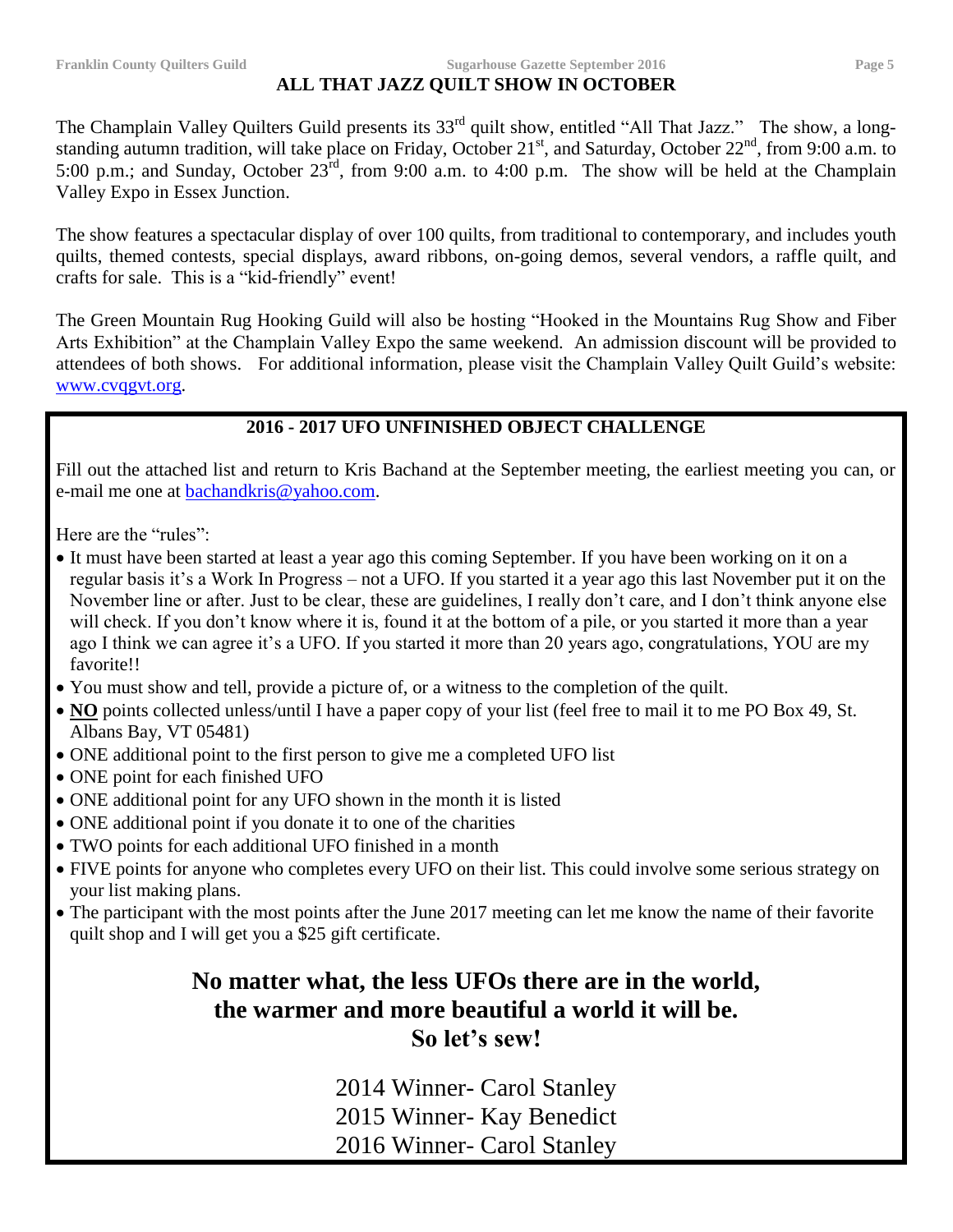| FCQG 2016 - 2017 UFO Challenge |                                                             |
|--------------------------------|-------------------------------------------------------------|
|                                |                                                             |
|                                |                                                             |
|                                |                                                             |
|                                |                                                             |
|                                |                                                             |
|                                |                                                             |
|                                |                                                             |
|                                |                                                             |
|                                |                                                             |
|                                |                                                             |
|                                | <u> 1989 - Johann Stoff, amerikansk politiker (d. 1989)</u> |
|                                |                                                             |
|                                |                                                             |
|                                |                                                             |
|                                |                                                             |
|                                |                                                             |
|                                |                                                             |
| VAVAVAVAVAVAVAVAVA             |                                                             |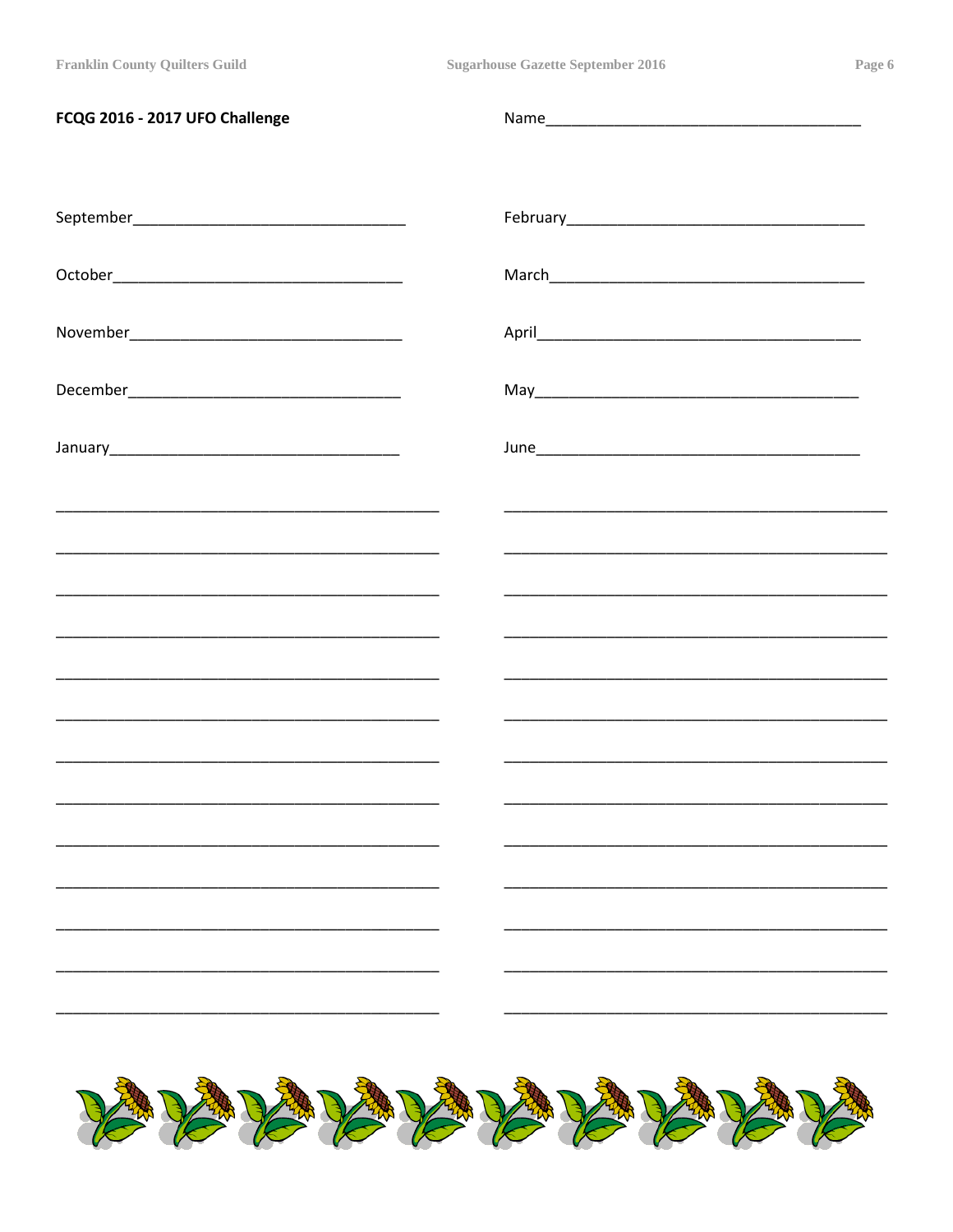#### **AVOID THE LONG LINE: PAY YOUR DUES EARLY**

The September meeting marks the start of the 2016- 2017 membership year. Dues will remain at \$15 for the year and are payable at this month's meeting. Beth Jessiman is the new Membership Chair, and she will be ready to collect dues at the meeting. To avoid the long line which usually forms as guild members pay their dues, you can mail the completed membership form below, along with a check for \$15 payable to FCQG, to Beth Jessiman, PO Box 1295, Jeffersonville, VT 05464.

Beth also plans to have new name tags printed for everyone. Be sure to pick yours up or wear the nametag you made last year…your choice. If you have any questions for Beth you can email her at [jessimanbeth@gmail.com.](mailto:jessimanbeth@gmail.com)

# **QUILT HISTORIAN FEATURED AT NOVEMBER MEETING**

Pam Weeks, co-author of Civil War Quilts, will be the guest speaker at the November meeting. To accommodate a trunk show and workshops, the

# **meeting has been moved to Friday, November 18th** .

On Saturday, and possibly Sunday, Pam will teach workshops incorporating the history of specific quilt genres while she teaches. Her expertise is in Civil War-era quilts.

Sign-up for the workshops will begin at the September meeting. The cost for each workshop will be \$40 for members and \$45 for non-members. The workshop fee must be paid at sign-up in order to reserve a spot in either workshop.

#### **BLOCK OF THE MONTH RETURNS**

Dale McFeeters is the new Project coordinator for this year. She'll have a new block of the month program with instructions for the first block available at the September meeting. Dale also plans to have a mystery quilt which will start a little later in the year.

Stay tuned for more information at the guild meetings.

**මෘදුවෙලිමෙ මෘදුවෙලිමෙ මෘදුවෙලිම මෘදුවෙලිමෙ** 

 $\lambda\lambda\lambda\lambda\lambda\lambda\lambda\lambda\lambda$  Cut along dotted line:  $\lambda\lambda\lambda\lambda\lambda\lambda\lambda\lambda$ 



*WELCOME TO THE FRANKLIN COUNTY QUILTERS GUILD* 

**Registration Form**

*Name:* 

*Address:* 

*Telephone number:* 

*Email Address:* 

*Please mark: New Member or Renewal* 

*Birthday: Month \_\_\_\_\_\_\_\_\_\_\_\_\_\_\_\_\_ Date\_\_\_\_\_\_\_\_\_\_\_ ONLY!!!*